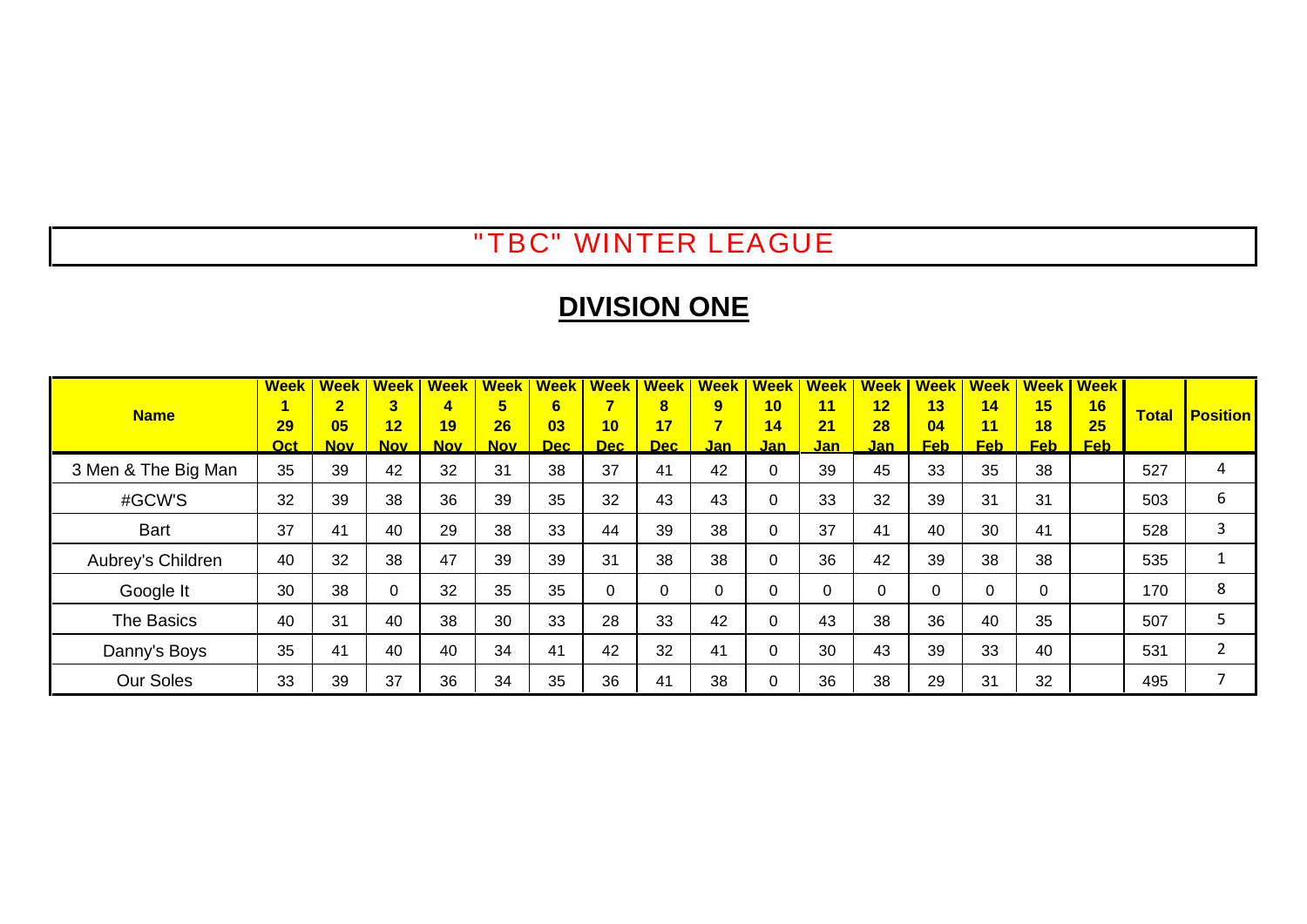# **DIVISION TWO**

|                      | <b>Week</b>      | <b>Week</b>      | <b>Week</b> I           | <b>Week</b>      | <b>Week</b>      | Week        | <b>Week</b>      | <b>Week</b>      | Week       | <b>Week</b>      | <b>Week</b>      | <b>Week</b>      |                  | <b>Week   Week  </b> | <b>Week</b>      | <b>Week</b>      |              |                          |
|----------------------|------------------|------------------|-------------------------|------------------|------------------|-------------|------------------|------------------|------------|------------------|------------------|------------------|------------------|----------------------|------------------|------------------|--------------|--------------------------|
| <b>Name</b>          |                  | $\overline{2}$   | $\overline{\mathbf{3}}$ | 4                | 5                | 6.          |                  | $\bf{8}$         | 9          | 10               | 11               | 12 <sub>2</sub>  | 13               | 14                   | 15               | 16               | <b>Total</b> | <b>Position</b>          |
|                      | 29<br><b>Oct</b> | 05<br><b>Nov</b> | 12<br>Nov L             | 19<br><b>Nov</b> | 26<br><b>Nov</b> | 03<br>Dec 1 | 10<br><b>Dec</b> | 17<br><b>Dec</b> | <u>Jan</u> | 14<br><u>Jan</u> | 21<br><u>Jan</u> | 28<br><u>Jan</u> | 04<br><b>Feb</b> | 11<br><b>Feb</b>     | 18<br><b>Feb</b> | 25<br><b>Feb</b> |              |                          |
| Fore C               | 33               | 38               | 35                      | 31               | 30               | 45          | 41               | 37               | 41         | $\Omega$         | 38               | 48               | 39               | 37                   | 36               |                  | 529          | 4                        |
| Simply The Best      | 34               | 41               | 38                      | 42               | 40               | 40          | 40               | 40               | 40         | $\Omega$         | 39               | 39               | 38               | 39                   | 37               |                  | 547          | າ                        |
| See U Tuesday        | 34               | 35               | 40                      | 46               | 39               | 41          | 39               | 32               | 42         | $\Omega$         | 42               | 39               | 37               | 37                   | 41               |                  | 544          | 3                        |
| <b>Late Starters</b> | 35               | 33               | 44                      | 36               | 35               | 43          | 40               | 38               | 40         | $\Omega$         | 39               | 0                | 30               | 39                   | 34               |                  | 486          | $\overline{\phantom{a}}$ |
| <b>Fawlty Towers</b> | 30               | 31               | 40                      | 45               | 34               | 38          | 42               | 36               | 38         | $\Omega$         | 43               | 40               | 35               | 31                   | 37               |                  | 520          |                          |
| The Special one $+3$ | 36               | 44               | 43                      | 36               | 37               | 43          | 34               | 40               | 40         | $\Omega$         | 38               | 39               | 40               | 41                   | 39               |                  | 550          |                          |
| The Big Um's         | 38               | 27               | 39                      | 40               | 29               | 40          | 15               | 33               | 39         | $\Omega$         | 39               | 38               | 42               | 38                   | 37               |                  | 494          | 6                        |
| 4 Men & A Fly        | 33               | 25               | 31                      | 0                | 0                |             | 29               | 26               | 0          | $\Omega$         |                  |                  | 0                |                      | 0                |                  | 144          | -                        |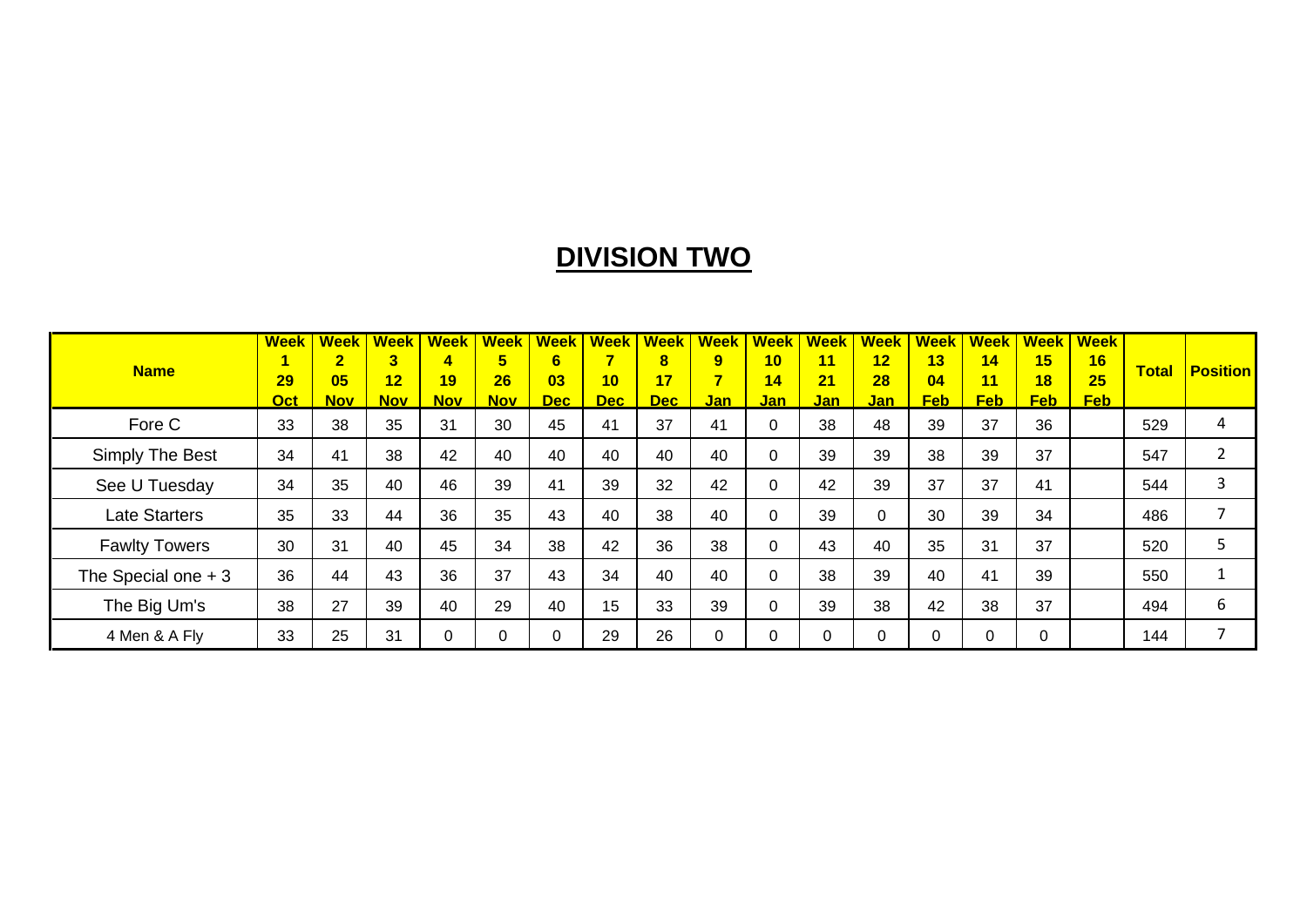# **DIVISION THREE**

|                     | <b>Week</b> | <b>Week</b>    | <b>Week</b> | <b>Week</b> | <b>Week</b>    | <b>Week</b> | <b>Week</b> | <b>Week</b> | <b>Week</b> | <b>Week</b>  | <b>Week</b> | <b>Week</b> | Week I     | <b>Week</b>       |            | <b>Week   Week</b> |              |                 |
|---------------------|-------------|----------------|-------------|-------------|----------------|-------------|-------------|-------------|-------------|--------------|-------------|-------------|------------|-------------------|------------|--------------------|--------------|-----------------|
| <b>Name</b>         |             | $\overline{2}$ | 3           | 4           | 5 <sup>5</sup> | 6.          |             | $\bf{8}$    | 9           | 10           | 11          | 12          | 13         | 14                | 15         | 16                 | <b>Total</b> | <b>Position</b> |
|                     | 29          | 05             | 12          | 19          | 26             | 03          | 10          | 17          |             | 14           | 21          | 28          | 04         | 11                | 18         | 25                 |              |                 |
|                     | <b>Oct</b>  | <b>Nov</b>     | <u>Nov</u>  | <b>Nov</b>  | <b>Nov</b>     | <b>Dec</b>  | <b>Dec</b>  | Dec         | <u>Jan</u>  | <b>Jan</b>   | <u>Jan</u>  | <u>Jan</u>  | <u>Feb</u> | $Feb$ $\parallel$ | <b>Feb</b> | <b>Feb</b>         |              |                 |
| The Shankers        | 41          | 31             | 39          | 36          | 36             | 37          | 39          | 36          | 36          | $\mathbf{0}$ | 40          | 39          | 41         | 30                | 42         |                    | 523          | 4               |
| Lamonts + 1         | 31          | 34             | 37          | 33          | 41             | 33          | 36          | 0           | 40          | $\Omega$     | 35          | 37          | 38         | 34                | 34         |                    | 463          |                 |
| The President's Men | 35          | 32             | 35          | 35          | 38             | 40          | 37          | 35          | 41          | 0            | 40          | 37          | 36         | 31                | 41         |                    | 513          | 5               |
| <b>Bass</b>         | 35          | 39             | 41          | 39          | 34             | 39          | 37          | 41          | 38          | $\Omega$     | 39          | 41          | 35         | 33                | 38         |                    | 529          | $\overline{2}$  |
| Chilli Chips        | 36          | 36             | 42          | 40          | 38             | 35          | 38          | 30          | 45          | $\Omega$     | 36          | 43          | 34         | 31                | 41         |                    | 525          | 3               |
| The Grumpy Old Men  | 30          | 33             | 46          | 43          | 38             | 39          | 38          | 40          | 30          | $\Omega$     | 37          | 31          | 38         | 45                | 45         |                    | 533          |                 |
| Marty's Muckers     | 39          | 32             | 35          | 31          | 41             | 39          | 36          | 35          | 36          | 0            | 41          | 34          | 36         | 36                | 39         |                    | 510          | 6               |